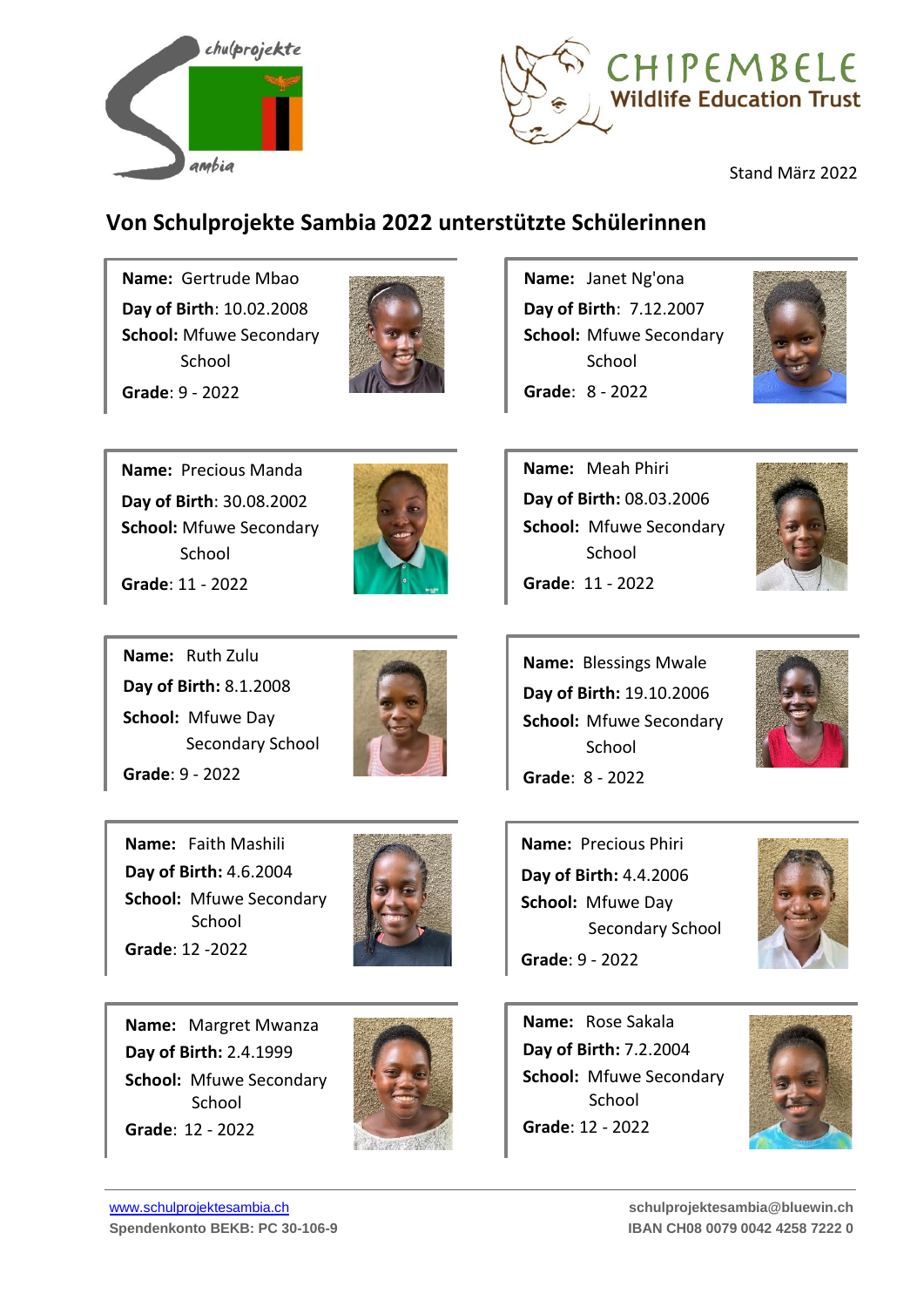



# **Von Schulprojekte Sambia 2022 unterstützte Schülerinnen und Schüler**

**Name:** Madrin Njobvu **Day of Birth:** 01.8.2004 **School:** Mfuwe Day Secondary School **Grade**: 8 - 2022



**Name:** Douglas Nkhoma **Day of Birth:** 04.03.2004 **School:** Mfuwe Day Secondary School **Grade**: 11 - 2022

.



**Name:** Geofrey Mwanza **Year of Birth:** 14.04.2005 **School:** Mfuwe Day Secondary School **Grade**: 11 - 2022



**Name:** Gerald Nkhoma **Day of Birth:** 31.07.2002 **School:** Mfuwe Day Secondary School **Grade**: 11 - 2022



**Name:** James Phiri **Day of Birth:** 08.08.2005 **School:** Mfuwe Day Secondary School **Grade**: 11 - 2022



### **Name:**

**Day of Birth: School:** Mfuwe Day Secondary School **Grade**:

**Name:** Stephen Zulu **Day of Birth:** 01.12.2002 **School:** Mfuwe Day Secondary School **Grade**: 11 - 2022



**Name:** Mike Banda **Year of Birth:** 2004 **School:** Mfuwe Day Secondary School **Grade**: 10 - 2022



**Name:** Yotam Mwanza **Day of Birth:** 18.10.2006 **School:** Mfuwe Day Secondary School **Grade**: 10 - 2022



**Name:** Mukuka Daka **Day of Birth:** 09.04.2005 **School:** Mfuwe Day Secondary School **Grade:** 11 - 2022

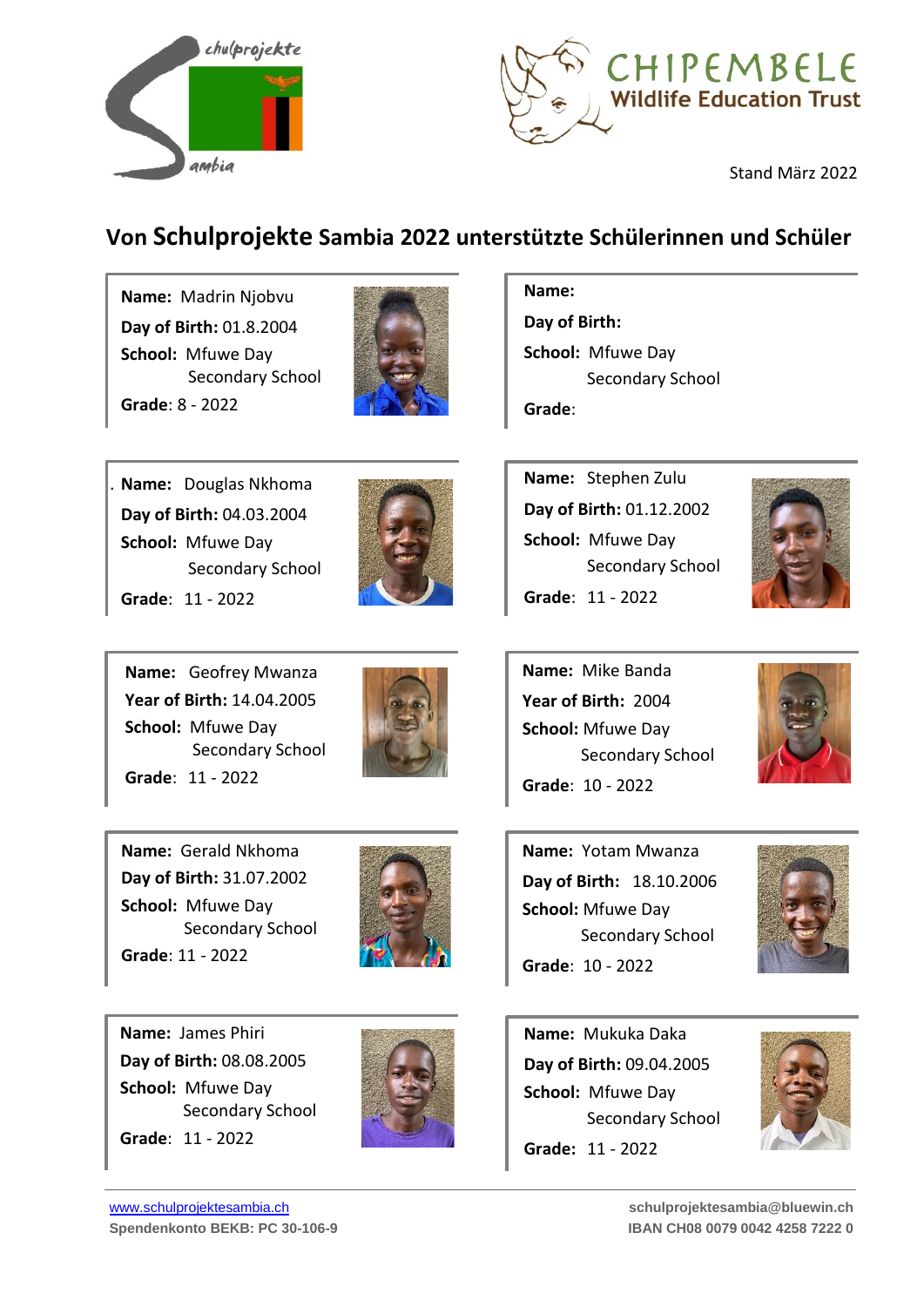



### **Von Schulprojekte Sambia 2022 unterstützte Schüler**

**Name:** Saidy Nguni **Day of Birth:** 26.11.2004 **School:** Mfuwe Day Secondary School **Grade**: 12 - 2022



**Name:** Chrispine Banda **Day of Birth:** 04.04.2006 **School:** Mfuwe Day Secondary School **Grade**: 11 - 2022



**Name:** Mackmillan Zulu **Day of Birth:** 20.09.2006 **School:** Mfuwe Secondary School **Grade**: 10 - 2022



**Name:** Hassan Tembo **Day of Birth:** 08.04.2004 **School:** Mfuwe Secondary School **Grade**: 12 - 2022

**Name:** Azale Mwanza

**Day of Birth:** 30.03.2006 **School:** Mfuwe Secondary

School



**Name:** Levy Muluti **Day of Birth:** 20.04.2004 **School:** Mfuwe Day Secondary School **Grade**: 8 - 2022

**Name:** Mathews Kumwenda

**Day of Birth:** 13.12.2004 **School:** Mfuwe Secondary School

**Grade**: 10 - 2022



**Grade**: 8 - 2022

**Name:** Noah Banda **Day of Birth:** 2.01.2003 **School:** Mfuwe Secondary School **Grade**: 8 - 2022



**Name:** Ng'ona James **Day of Birth:** 7.12.2007 **School:** Mfuwe Day Secondary School **Grade**: 8 - 2022



**Name:** Lamek Banda **Day of Birth:** 27.08.2004 **School:** Mfuwe Secondary School **Grade**: 10 - 2022